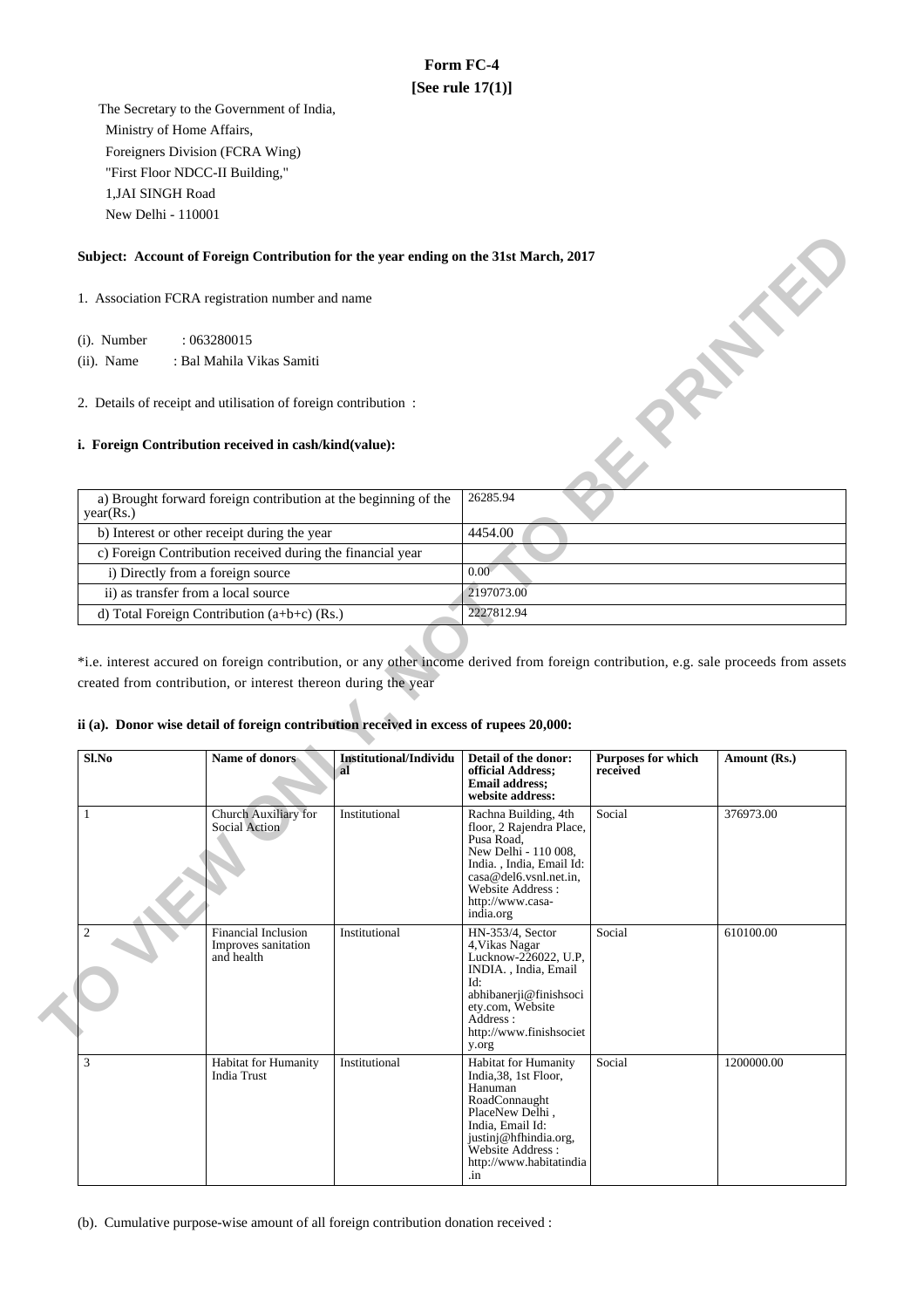### **(iii). Details of Utilization of foreign contribution:**

| a. Total Utilization* for projects as per aims and<br>objectives of the association (Rs.) | 2194112.00 |
|-------------------------------------------------------------------------------------------|------------|
| b. Total Administrative Exprenses as provided in Rule<br>5, FCRA 2011 (Rs.)               | 0.00       |
| c. Total invested in term deposits (Rs.)                                                  | 0.00       |
| Total Purchase of fresh assets (Rs.)                                                      | 0.00       |
| Total utilization in the year(Rs.) $(a+b+c+d)$                                            | 2194112.00 |

| Sl.No | <b>Name of Bank</b>        | <b>Branch Address</b> (With<br>pincode)                                                                            | <b>IFSC Code</b> | <b>Account No</b> |
|-------|----------------------------|--------------------------------------------------------------------------------------------------------------------|------------------|-------------------|
|       | <b>STATE BANK OF INDIA</b> | K-34.GANDHI<br>NAGAR, GWALIOR, 47400<br>2 GWALIOR MADHYA<br>PRADESH 474002,<br>GWALIOR, Madhya<br>Pradesh, Gwalior | SBIN0050585      | 55010515635       |

|                    | Section $12(4)(f)$ of the Act which states that the acceptance of foreign contribution is not likely to affect prejudically.                                                |                                                                                                                     |                    |                   |
|--------------------|-----------------------------------------------------------------------------------------------------------------------------------------------------------------------------|---------------------------------------------------------------------------------------------------------------------|--------------------|-------------------|
|                    | (A) the soverignty and integrity of india; or.                                                                                                                              |                                                                                                                     |                    |                   |
|                    | (B) the security, strategic, scientific or echnomic interest of the state; or                                                                                               |                                                                                                                     |                    |                   |
|                    | (C) the public interest; or                                                                                                                                                 |                                                                                                                     |                    |                   |
|                    | (D) freedom or fairness of election to any legistature; or                                                                                                                  |                                                                                                                     |                    |                   |
|                    | (E) friendly relations with any foreign state; or                                                                                                                           |                                                                                                                     |                    |                   |
|                    | (F) harmony between religious, racial, social, lingusitic or relgional groups, castes or communities                                                                        |                                                                                                                     |                    |                   |
|                    | iv. Balance of unutilized foreign contribution, in<br>cash/bank, at the end of the year(Rs.):                                                                               | 0.00                                                                                                                |                    |                   |
|                    |                                                                                                                                                                             |                                                                                                                     |                    |                   |
| honorary capacity. | v. Total number of foreigner working(salaried/in<br>3. (a) Details of designated Fc bank account for receipt of Foreign Contribution (As on 31st March of the year ending): | 0.00                                                                                                                |                    |                   |
| $Sl$ .No           | <b>Name of Bank</b>                                                                                                                                                         | <b>Branch Address</b> (With<br>pincode)                                                                             | <b>IFSC</b> Code   | <b>Account No</b> |
| 1                  | STATE BANK OF INDIA                                                                                                                                                         | K-34, GANDHI<br>NAGAR, GWALIOR, 47400<br>2 GWALIOR MADHYA<br>PRADESH 474002,<br>GWALIOR, Madhya<br>Pradesh, Gwalior | SBIN0050585        | 55010515635       |
|                    | (b) Details of all utilization bank accounts for utilization of Foregin Contribution (As on 31st March of the year ending)                                                  |                                                                                                                     |                    |                   |
| $Sl$ .No           | <b>Name of Bank</b>                                                                                                                                                         | <b>Branch Address</b> (With<br>pincode)                                                                             | <b>IFSC Code</b>   | <b>Account No</b> |
| 3.                 | <b>UNION BANK OF INDIA</b>                                                                                                                                                  | MISS HILLS SCHOOL,<br>NEAR KALA VAITHIKA,<br>PADAV MADHYA<br>PRADESH 474002,<br>GWALIOR, Madhya<br>Pradesh, Gwalior | <b>UBIN0551708</b> | 517002010008987   |

#### **Declaration**

 **I hereby declare that the above particulars furnished by me are true and correct**

**I also affirm that the receipt of foreign contribution and its utilization have not been violative of any of the provisions of the Foreign Contribution (Regulation) Act, 2010, rules, notifications/ orders issued there under from time to time and the foreign**